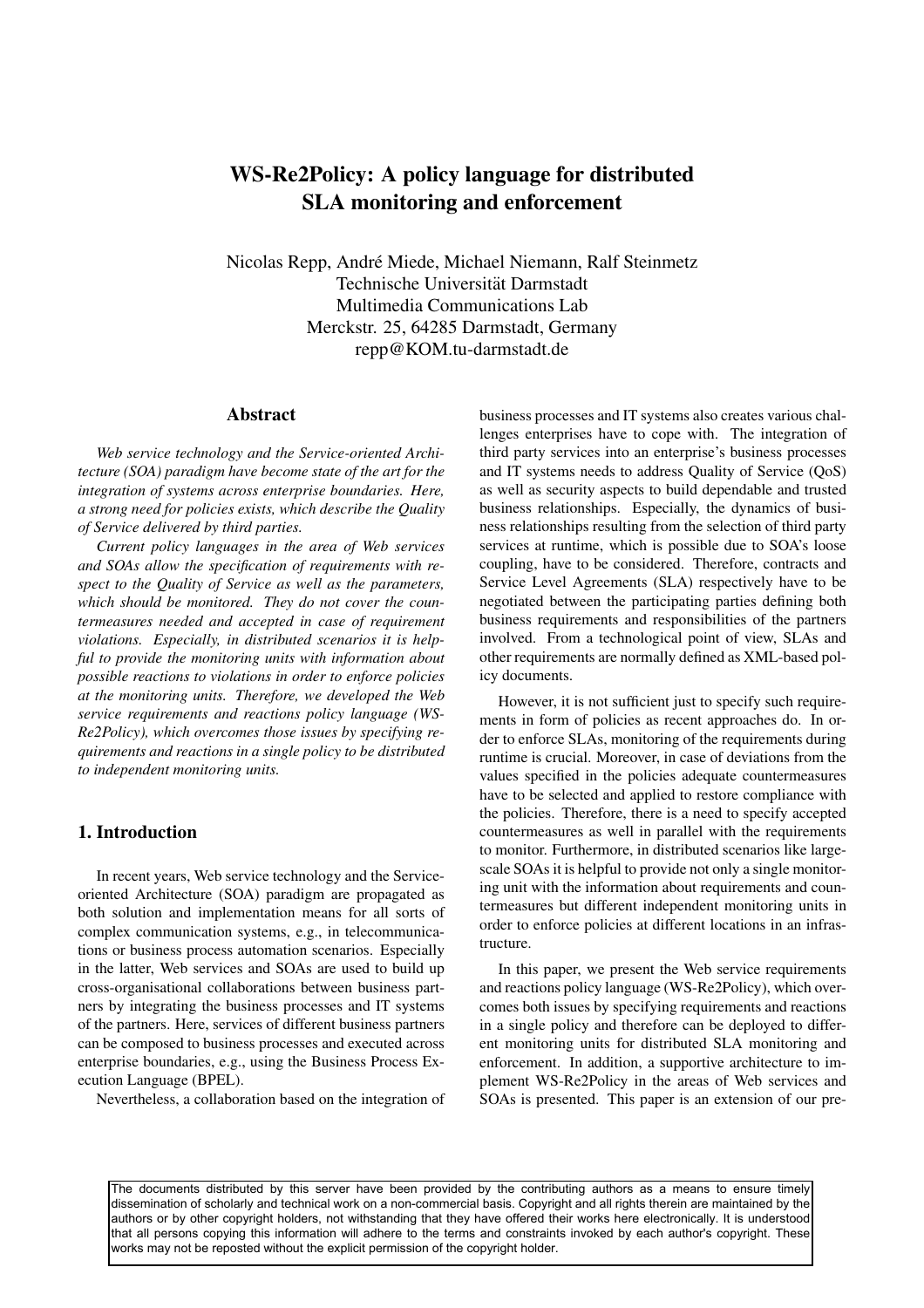vious work (cp. [11] [12]) with respect to a stronger focus on the policy language as well as improvements to it in comparison to our former work. Furthermore, the evolution of our distributed proxy architecture towards a mobile software agent-based approach is discussed.

The remaining part of this paper is structured as follows. In the next section, the overarching scenario of distributed SLA monitoring and enforcement is discussed in more detail. Subsequently, the WS-Re2Policy language is discussed in depth and explained by the use of an example. Afterwards, the Automated Monitoring and Alignment (AMAS.KOM) architecture is presented, which allows the use of WS-Re2Policy for Web service-based SOAs. Before the paper closes with a conclusion and outlook, the related work in policies for service monitoring is presented.

#### **2. Scenario and approach**

The "classical" scenario for cross-organisational collaborations based on an integration of business processes and IT systems consists of a single enterprise, which wants to use third party services, and different business partners providing those services in a *1 to n* client-server style [6].

Here, both monitoring and handling of SLA violations is centralised and carried out by the service requester (SR) itself (cp. Fig. 1). Monitoring units (MU) and decision making components are located at the service requesters, even if monitoring data is sometimes collected by distributed probes. However, a centralised approach cannot be used in large-scale SOA scenarios including a vast number of service requesters and providers (e.g., *m to n*) due to scalability and complexity issues. Furthermore, legal and governance issues do exist for example based on unclear responsibilities between the participating partners or a lack of privacy. Additionally, different spheres of control, i.e., "areas" which belong only to single partners, hinder the availability of monitoring data for decision making. That results into an insufficient quality and amount of monitoring data, which is needed for decision making and the timely handling of SLA violations.



# **Figure 1. Monitoring of services in classical scenarios [11]**

In order to overcome the information deficit and to improve the speed of information provisioning, we propose a



# **Figure 2. Monitoring of services in a distributed fashion [11]**

distributed approach to SLA monitoring and enforcement. The basic idea, which is the motivation for the development of the WS-Re2Policy language as well as the foundation of our AMAS.KOM architecture, is the distribution of both monitoring requirements and the specification of countermeasures to decentralised monitoring and alignment agents (MAA) located at various places in an infrastructure (cp. Fig. 2). Here, no fully decentralised approach (i.e., Peer-to-Peer) is taken but a hybrid approach supporting a mixture of centralised and decentralised interaction styles.

Monitoring and alignment agents can manage single services as well as service compositions in a semi-autonomous way according to rules defined by a WS-Re2Policy compliant policy file. A policy describes boundaries of the MAA's behaviour as a collection of agreed countermeasures in case of SLA violations. Policies and therefore the behaviour of MAAs can be split into sub-policies, which again form the basis for new MAAs. It is also possible to recombine policies and MAAs to reduce the amount of MAAs up to a single instance. MAAs can interact with each other using specialised communication mechanisms. Therefore, tasks can also be delegated between MAAs.

# **3. Web service requirements and reactions policy language**

In this section, we discuss various aspects of the WS-Re2Policy language in its most recent version. Based on a theoretical foundation, the core elements of the language are discussed and explained by a basic example. For a discussion of a preliminary version of the WS-Re2Policy language we refer to [12].

# **3.1. Theoretical foundation of the WS-Re2Policy language**

The WS-Re2Policy language is based on the wellfounded Event-Condition-Action (ECA) rules paradigm, which was first discussed in the area of active databases (e.g., [18]). As the name ECA already explains, the main concepts of ECA rules are the following: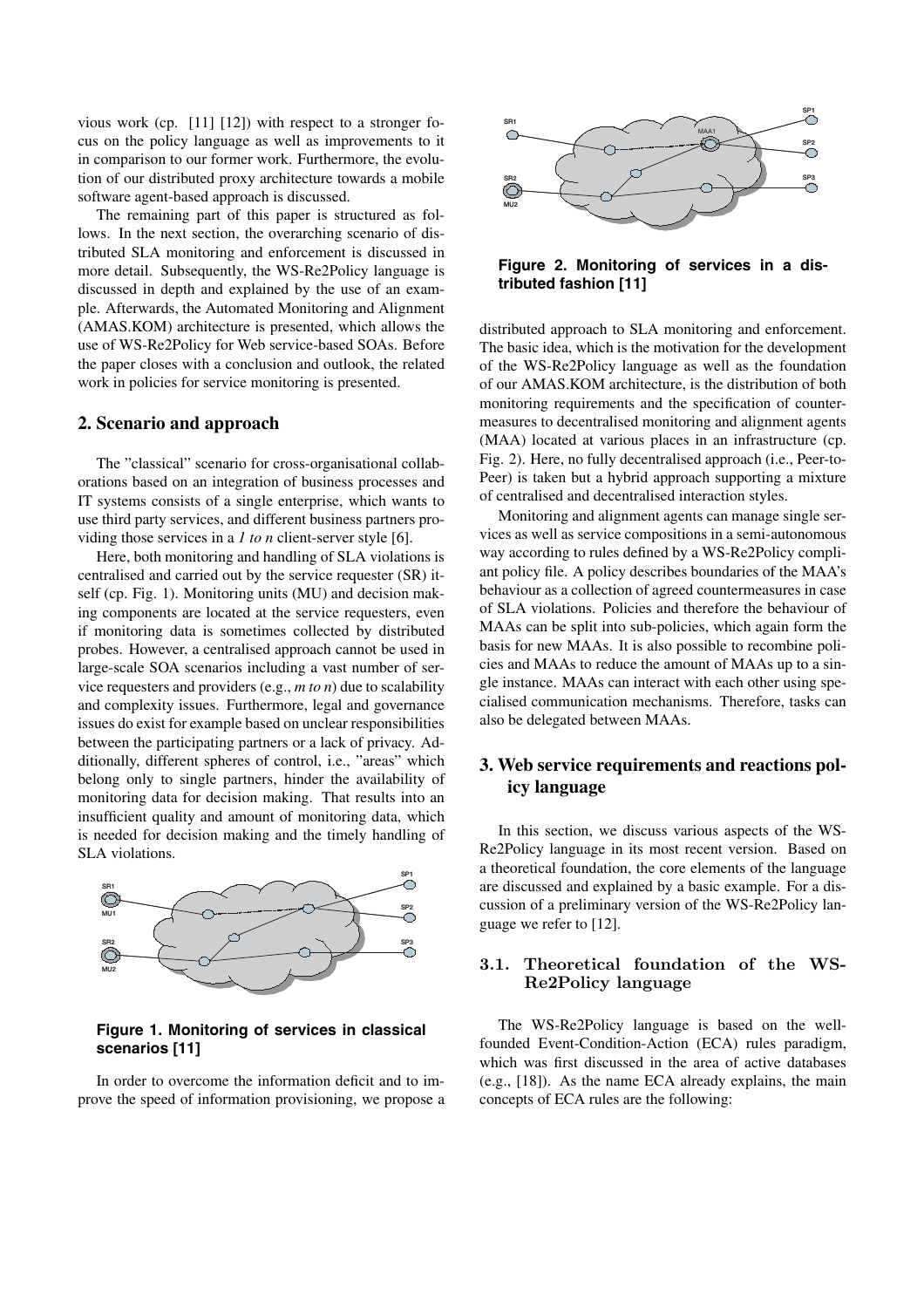ON Event

#### IF Condition

DO Actions

WS-Re2Policy makes direct use of those concepts. The elements of our language can be mapped to those ECA concepts as follows:

- *•* Event: current measure of a monitoring subject, e.g., the response time of a service composition.
- Condition: threshold for the monitoring subject, e.g., the upper bound of the service's response time.
- *•* Actions: reactions to a SLA violation aiming at the enforcement of the SLA, e.g., the restart of a service after a failure or time-out.

The use of ECA-styled rules for our language has different advantages. In the first instance, ECA rules are easy to understand and to use. Our goal is to allow the generation of policy files even by non-experts with and without tool support. Furthermore, a rule-based system support the separation of control logic from the real implementation of an MAAs and therefore allows adaptability, which is crucial for our approach. Finally, there is a broad theoretical foundation, ranging from possible optimisations of rule-based systems to distributed problem solving strategies of autonomous units in distributed systems using ECA in combination with  $\pi$ -calculus [17]. The applicability of  $\pi$ calculus to WS-Re2Policy is currently under investigation.

# **3.2. Core elements of the WS-Re2Policy language**

In order to use existing standards, the WS-Re2Policy language was designed as an extension to the World Wide Web Consortium's WS-Policy 1.2 framework. The language is compliant to WS-Policy and can be extended by other WS-Policy compliant languages like WS-SecurityPolicy.

The two main parts of a WS-Re2Policy compliant policy are the requirements and the reactions part (cp. Fig. 3). Requirements can be described in any WS-Policy compliant language. Currently, our approach natively supports some basic QoS parameters like throughput and response time. Further QoS parameters will follow in future versions of the language.

Reactions on the other hand are simple and easy to understand control structures, describing possible countermeasures in case of SLA violations. The following reactions are currently supported by the WS-Re2Policy language and also supported by the AMAS.KOM architecture:

• Restarting of a service, which violated a SLA.



### **Figure 3. Core elements of the language**

- Renegotiation of SLA parameters for a single service or composition.
- *•* Replanning of an existing execution plan for the composition a unit is responsible for.
- *•* Selection of different services, which offer comparable functions.
- *•* Reporting of results to caller or third parties.
- Delegation of control to other units on the same level or to the central control instance without raising exceptions.
- Interruption of execution and passing back control by raising exceptions.

Furthermore, WS-Re2Policy supports additional control structures like loops (so called iterations).

Finally, the connection between the ECA structures discussed in the last section and the parts of the WS-Re2Policy language should be mentioned. The requirements parts contain the events, i.e., the subjects to monitor, as well as the conditions to be met. Actions are defined in the reactions part of the policy. Both are connected by a reference key, allowing reuse of reactions in different requirements parts.

### **3.3. WS-Re2Policy – a basic example**

Fig. 4 contains a simple example of a policy document, which is compliant to the WS-Re2Policy language specification. In order to improve readability, we removed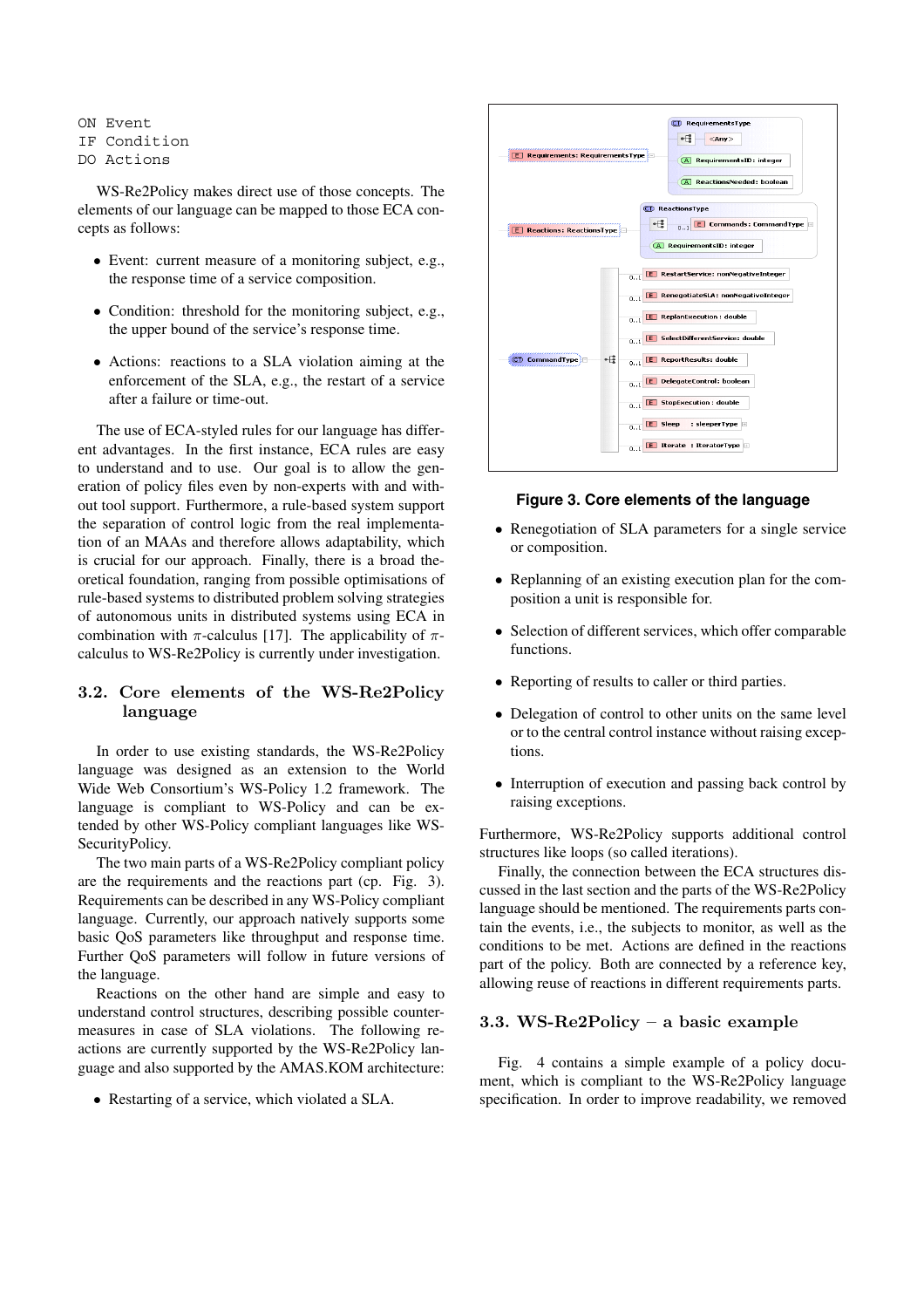

**Figure 4. A WS-Re2Policy compliant example**

the namespace declarations of both WS-SecurityPolicy and WS-Re2Policy.

The requirements part of the example contains requirements defined in two different policy languages, which are both WS-Policy compliant. The first requirements element contains WS-SecurityPolicy information (cp. the following tag:  $\langle sp : \text{EncryptedParts} > \rangle$ , in this case the security features needed for the interaction with the service. The second requirements element defines QoS parameters, which are natively supported by WS-Re2Policy. Here, a minimum of 10 concurrent service calls as well as a maximum of 23.55 ms for the response time are specified.

The countermeasures are specified in the reactions part of the document. In the example depicted in Fig. 4, the MAA restarts the service twice after waiting for 10 ms following a SLA violation. In case no normal service operation could be established, the MAA will pass the control back to the caller for further handling without raising an exception.

# **4. WS-Re2Policy – overarching architecture**

In order to implement our distributed SLA monitoring and enforcement approach, we designed the Automated Monitoring and Alignment (AMAS.KOM) architecture. AMAS.KOM aims towards a holistic SLA monitoring and enforcement by supporting all phases beginning with the modelling of requirements to the enforcement of SLAs by MAA. Therefore, a process transforming both business process descriptions and requirements into monitored process instances is offered by AMAS.KOM. In more detail, an existing process description in form of a Web service composition is analysed and adapted in order to integrate an indirection of service calls to the monitoring and alignment infrastructure.

The steps of the transformation process are called "modelling and annotation", "modification and splitting", "generation", and "distribution". In the "modelling and annotation" step, a graphical representation of a business process conforming to the Business Process Modelling Notation (BPMN) is manually enhanced by SLA assertions and later on transformed into policy documents describing the requirements and countermeasures for the complete process using the WS-Re2Policy language. Therefore, AMAS.KOM offers a Web-based wizard to support the user with the annotation. During "modification and splitting", requirements for single services or sub-processes are derived depending on the planned granularity of MAAs. Here, for planning purposes various QoS-aware planning algorithms can be used to generate feasible partitions, e.g., as discussed by [5] [7]. This process step is carried out automatically. Its results are policy documents and execution plans, which contain both simple Web service calls in combination with a policy document and execution plans for sub-processes in combination with the related policy documents. In the "generation" step, MAAs are created based on the policy information by the monitoring and alignment infrastructure and are distributed in the infrastructure during the "distribution" step. The generation of MAAs during the "generation" step depends on the requirements defined in the policy documents. MAAs are highly extensible based on a plug-in concept, which allows the configuration of only the plug-ins needed (as specified by the requirements in the policy) before their distribution. For distribution purposes, various algorithms can be used in AMAS.KOM, e.g., a random distribution algorithm or the use of heuristics for the solution of the MAA location problem.

The AMAS.KOM architecture contains five core components, enhancing our previous work in [11]:

- *•* AMAS Modeller: allows the annotation of both BPMN and BPEL process descriptions by SLA assertions using a Web-based user interface.
- AMAS Controller: provides the logic to build monitored processes by transforming complete requirement sets into service or sub-process specific policy documents.
- AMAS Repository: stores policies and configurations of the overall system and the MAAs.
- *•* Monitoring and Alignment Manager: generates MAAs and distributes them in the infrastructure.
- Monitoring and Alignment Agents: responsible for monitoring and the execution of countermeasures.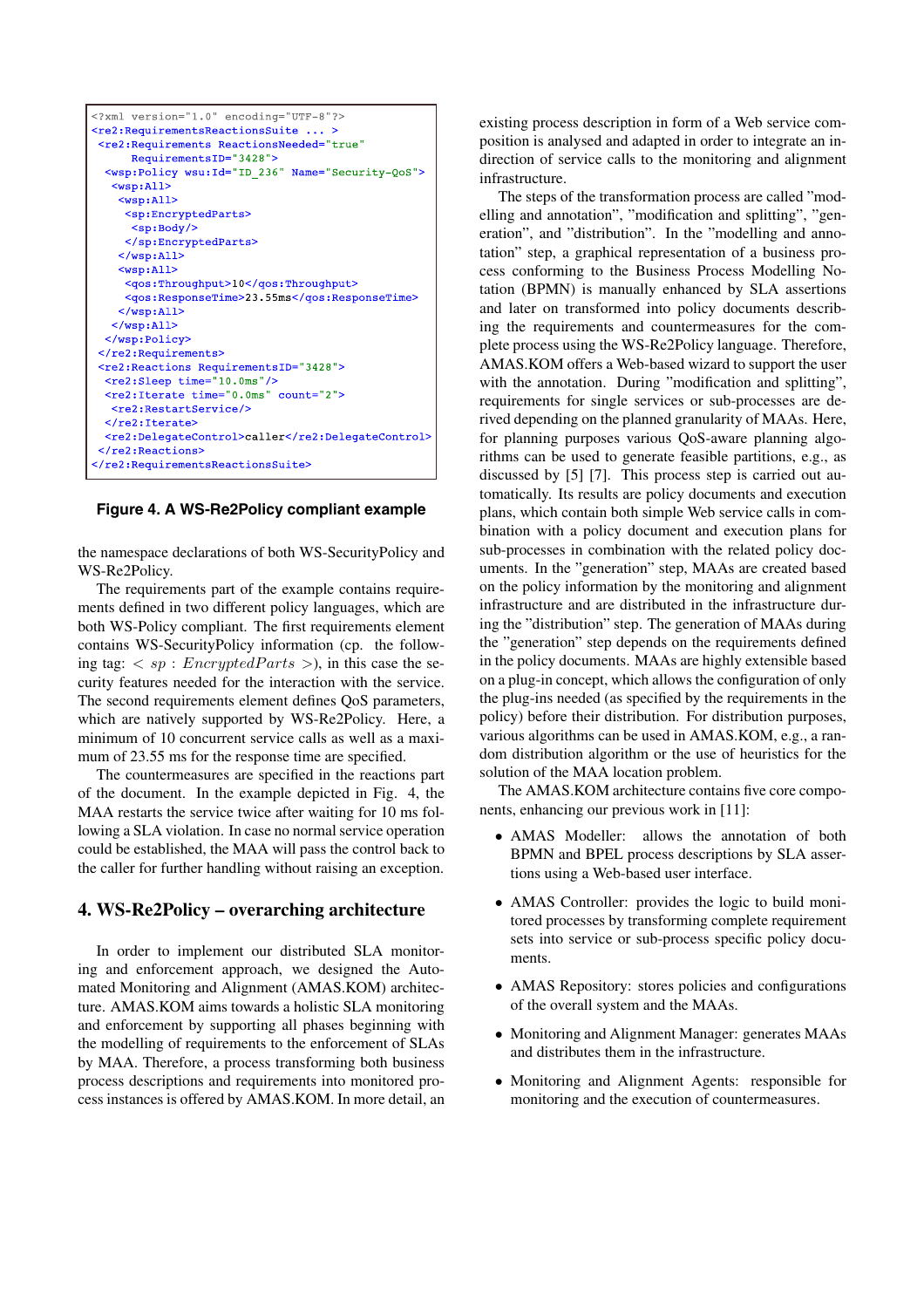We prototypically implemented the AMAS.KOM architecture as a proof-of-concept for our distributed SLA monitoring and enforcement approach and the WS-Re2Policy language. Therefore, we use the JADE agent development framework to realise the MAA, Apache Axis for Web service integration as well as the WSBPEL 2.0 standard for the specification of Web service-based collaborations. WS-Policy 1.5 and WS-SecurityPolicy 1.1 are also supported via the WS-Re2Policy language.

For an in-depth discussion of the overall architecture we refer to [11] and [12].

# **5. Related work**

There are various approaches to specify monitoring requirements with respect to SLAs in the area Web services and SOAs. Robinson specifies functional monitoring requirements in temporal logic, without any support for the specification of countermeasures [13]. Again, using logic to specify functional monitoring requirements, Spanoudakis and Mahbub present a transformation of BPEL into event calculus, in which the requirements can be specified [16]. The specification of countermeasures is again not part of their approach. Sen et al. also use past time linear temporal logic for the description of monitoring requirements, without any support for countermeasure specification [15]. Furthermore, all of the logic-based approaches lack an easy readability by non-expert users.

Monitoring assertions, which are integrated in the form of pre- and post-conditions in BPEL, are discussed by Baresi and Guinea [3]. Also an approach by Baresi et al. is the Web service constraint language for the specification of functional and non-functional requirements [4]. It uses the WS-Policy language to specify requirements of users, providers, and third parties. Both approaches do not cover the handling of deviations or the specification of countermeasures. Lazovik et al. use business rules for the same purpose and with the same limitations [9].

The approaches presented above primarily focused on the specification of monitoring aspects. All of the examined policy and requirements languages above do not support the specification of countermeasures and therefore are not fully applicable to our scenario. An approach, which also covers basic policy enforcement aspects, is discussed by Ludwig et al. [10]. The authors use WS-Policy as a part of WS-Agreement to specify requirements in their CRE-MONA architecture. A focus of their work is on the initial creation and subsequent adaptation of agreements between different parties (i.e., during the negotiation of parameters), which include policy elements and their enforcement or renegotiation. A different policy language named CIM-SPL is presented in [1], which also supports the specification of countermeasures and therefore enables an enforcement of policies. CIM-SPL integrates the elements of the Common Information Model (CIM), an industry standard provided by the Distributed Management Task Force, into a policy language. The application of a heavy-weight standard like CIM as the foundation of a distributed decision making approach is currently under research.

An additional area of application for policy enforcement is the area of security. Sattanathan et al. discuss an architecture, which allows the securing of Web services by the use of adaptive security policies defining e.g. the security levels of incoming and outgoing Web service messages [14]. Here, security policies can be changed during execution time without changing the implementation. Furthermore, their architecture allows negotiation and reconciliation of security policies. Ardagna et al. also address policy enforcement issues with respect to the security of Web services [2]. In their work, an approach for the access control of Web services based on policies is presented, which also supports basic policy enforcement strategies.

Of further interest is the approach followed by Oracle in their Web Services Manager [8]. The Oracle Web Service Manager integrates centralised monitoring and policy enforcement with distributed information gathering of basic QoS parameters (e.g., response time), exceptions, and security aspects. Therefore, an architecture containing nonintrusive (i.e., gateways) and intrusive elements (i.e., agents running at the same application server as the Web service) was developed, which allows both basic reporting of monitoring results as well as the automatic selection and activation of policies based on given measurements.

# **6. Conclusion and outlook**

In this paper, we presented the WS-Re2Policy language, which can be used to specify monitoring requirements and countermeasures to SLA violations simultaneously. Its area of application is the distributed monitoring and enforcement of SLAs in Web service-based cross-organisational collaborations. Furthermore, we presented AMAS.KOM as an overarching architecture, which facilitates the WS-Re2Policy language in the pre-mentioned Web services scenarios.

Currently, the WS-Re2Policy language exists in its second version and is implemented in a prototypical implementation of our AMAS.KOM architecture. Nevertheless, the language is under continuous development. One of the planned major enhancements of WS-Re2Policy is the native support of various additional QoS-related parameters as a common definition of a QoS policy is currently missing. Furthermore, the splitting, recombination, and syncing of policies is under strong research in order to allow a conflict-free distribution of policies in an infrastructure.

Finally, we are currently investigating the performance